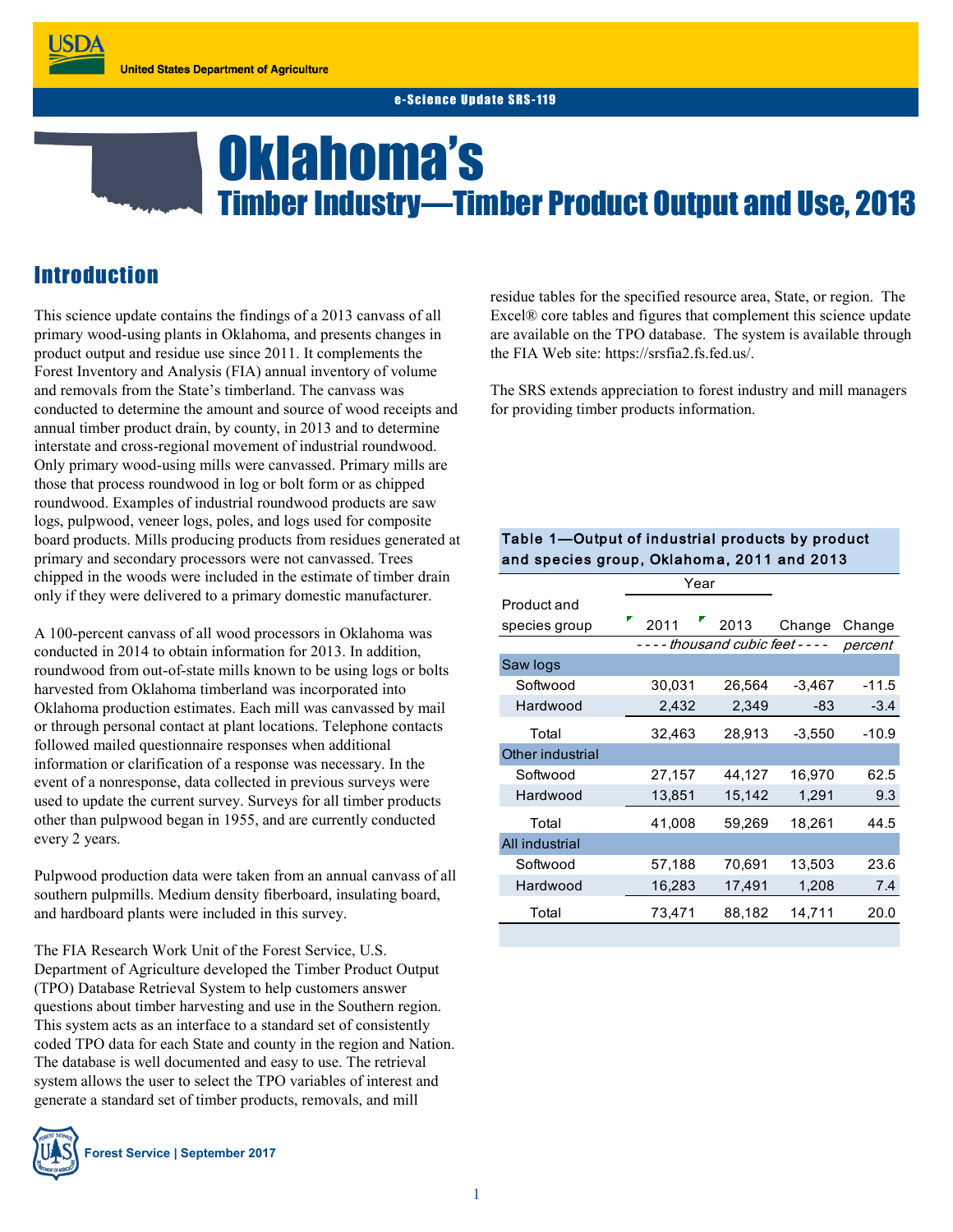# All Products

Industrial timber product output from roundwood increased 14.7 million cubic feet, or 20 percent, to 88.2 million cubic feet.

Output of industrial softwood roundwood products was up 24 percent, to 70.7 million cubic feet, while output of industrial hardwood roundwood products increased 7 percent to 17.5 million cubic feet (fig. 1).

Saw logs were the principal roundwood product in 2013. Output from saw log products totaled 28.9 million cubic feet and accounted for 33 percent of the State's total industrial roundwood output (fig. 2).

Total receipts at Oklahoma mills, which included roundwood harvested and retained in the State and roundwood imported from other States, were up 15 percent from 90.8 million cubic feet to 104.3 million cubic feet.

In 2013, the number of primary roundwood-using plants in Oklahoma was 13, the same as in 2011 (fig. 3). The number of sawmills decreased by one, while pulpmills and composite panel mills remained stable, and other miscellaneous mills increased by one. Across all products, 84 percent of roundwood harvested was retained for processing at Oklahoma mills. Exports of roundwood to other States amounted to 14.5 million cubic feet, while imports of roundwood amounted to 30.6 million cubic feet making the State a net importer of roundwood.



Figure 1—Roundwood production for all products by species group and year, Oklahoma.



Figure 2—Roundwood production by type of product, Oklahoma, 2013.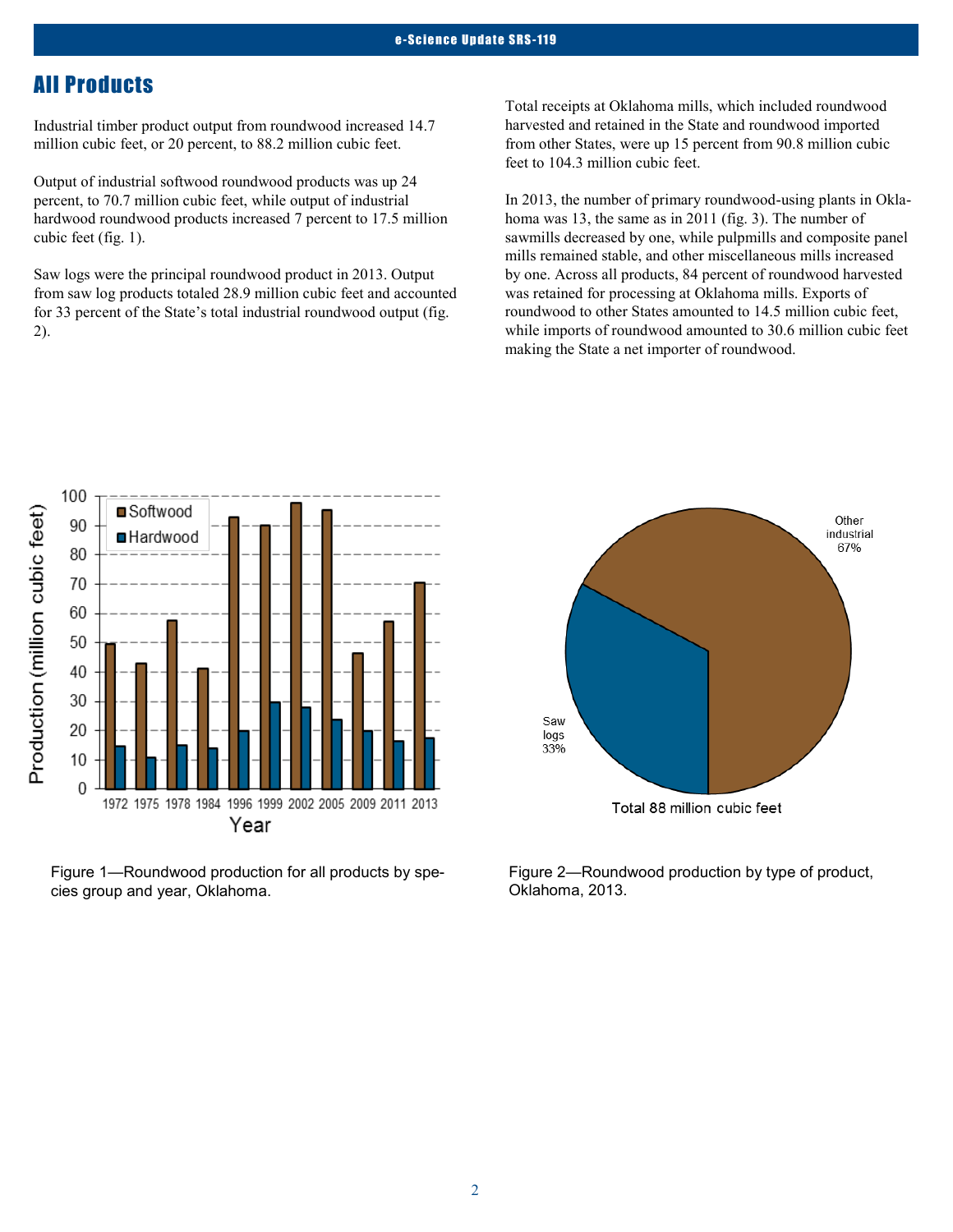#### e-Science Update SRS-119



Figure 3–Primary wood-using mills, Oklahoma, 2013.

# Saw Logs

Saw logs accounted for 33 percent of the State's total roundwood products. Output of softwood saw logs decreased 12 percent to 26.6 million cubic feet, while that of hardwood saw logs was down 3 percent to 2.3 million cubic feet (fig. 4).

In 2013, Oklahoma had 8 sawmills, 1 fewer mill than in 2011. Total saw-log receipts were down 2.7 million cubic feet to 21.7 million cubic feet. Softwood saw-log receipts decreased 12 percent to 19.1 million cubic feet, while those of hardwoods were 2.6 million cubic feet, the same as in 2011.

Oklahoma retained 69 percent of its saw-log production for within State manufacture, with saw-log exports exceeding imports by 7.2 million cubic feet in 2013.



Figure 4—Roundwood saw log production by species group and year, Oklahoma.

### Other Industrial Products

Roundwood harvested for other industrial uses such as pulpwood, poles, posts, mulch, residential firewood, industrial fuel, logs for log homes, veneer and all other industrial products totaled 59.3 million cubic feet. Softwood made up 74 percent of the other industrial products volume.

The number of plants producing other industrial products totaled 5 in 2013. Combined receipts of other industrial products from softwood and hardwood totaled 82.6 million cubic feet an increase of 24 percent since 2011.